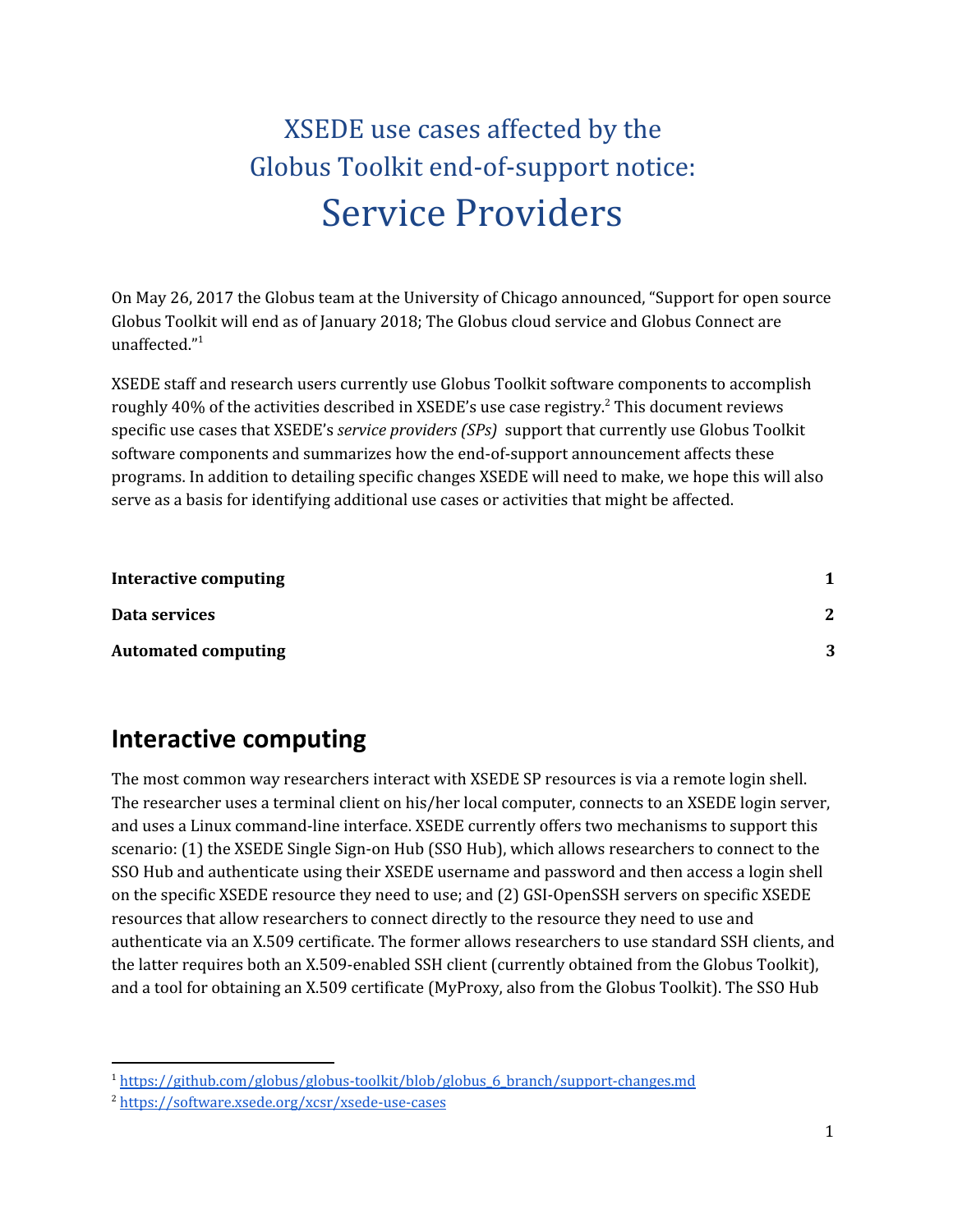supports XSEDE two-factor authentication, and individual SPs may configure their GSI-OpenSSH servers to support two-factor authentication.

Use case CAN-04<sup>3</sup> describes XSEDE's *enabling function* for interactive login. The specific tasks researchers perform once logged into a system are described in a large set of additional use cases as follows. Use cases **DA-02**, **-03**, **-04**, and **-05** describe the various methods used to analyze data on 4 HPC and HTC systems, including the steps that are often required to prepare data for analysis. Use cases **HPC-01, HPC-02**<sup>5</sup>, and **HTC-01**<sup>6</sup> describe how researchers submit HPC and HTC computations for processing via the command line. Use cases **VIZ-01**, **-02**, **-03**, **-04**, and **-05** describe the most 7 common methods of data visualization performed on HPC systems.

To continue supporting XSEDE's interactive computing use cases without ongoing support for the Globus Toolkit, SPs need replacements for Globus Toolkit software in the following specific areas.

- We need a replacement for the **GSI-OpenSSH server** that allows access to SP login services via the XSEDE SSO Hub.
- Depending on what the replacement for the GSI-OpenSSH server is, we may need changes to the **AMIE reference implementation** that shares XSEDE X.509 subject names with SP login server administrators.
- We need to replace the **MyProxy and GSI-OpenSSH-clients** that are currently installed on SP systems to enable remote access to XSEDE login services.
- We need to replace the **Globus Toolkit clients** that are currently installed on SP systems to access XSEDE services (e.g., GridFTP data transfer) with any clients that are appropriate for newer XSEDE services (e.g., Globus Python CLI if necessary).

## <span id="page-1-0"></span>**Data services**

Access to data--and management of it after its initial production and use--is vital to research computing. While data movement from system-to-system has always been important, it has become increasingly so as HPC and HTC systems are rapidly replaced and as the research community has become more collaborative and more aware of its dual needs for transparency within the community and retrospective data archiving.

Use case CAN-02<sup>8</sup> describes XSEDE's enabling function for managed data transfer: the ability to easily and reliably move research data from one location to another. Use case CAN-03<sup>9</sup> describes XSEDE's enabling function for remote data access: the ability to access--and possibly change--data that's physically stored on one system from another system during processing. This remote data

<sup>3</sup> <http://hdl.handle.net/2142/50328>

<sup>4</sup> <http://hdl.handle.net/2142/45702>

<sup>5</sup> <http://hdl.handle.net/2142/45703>

<sup>6</sup> <http://hdl.handle.net/2142/47552>

<sup>7</sup> <http://hdl.handle.net/2142/50017>

<sup>8</sup> <http://hdl.handle.net/2142/50329>

<sup>9</sup> <http://hdl.handle.net/2142/50327>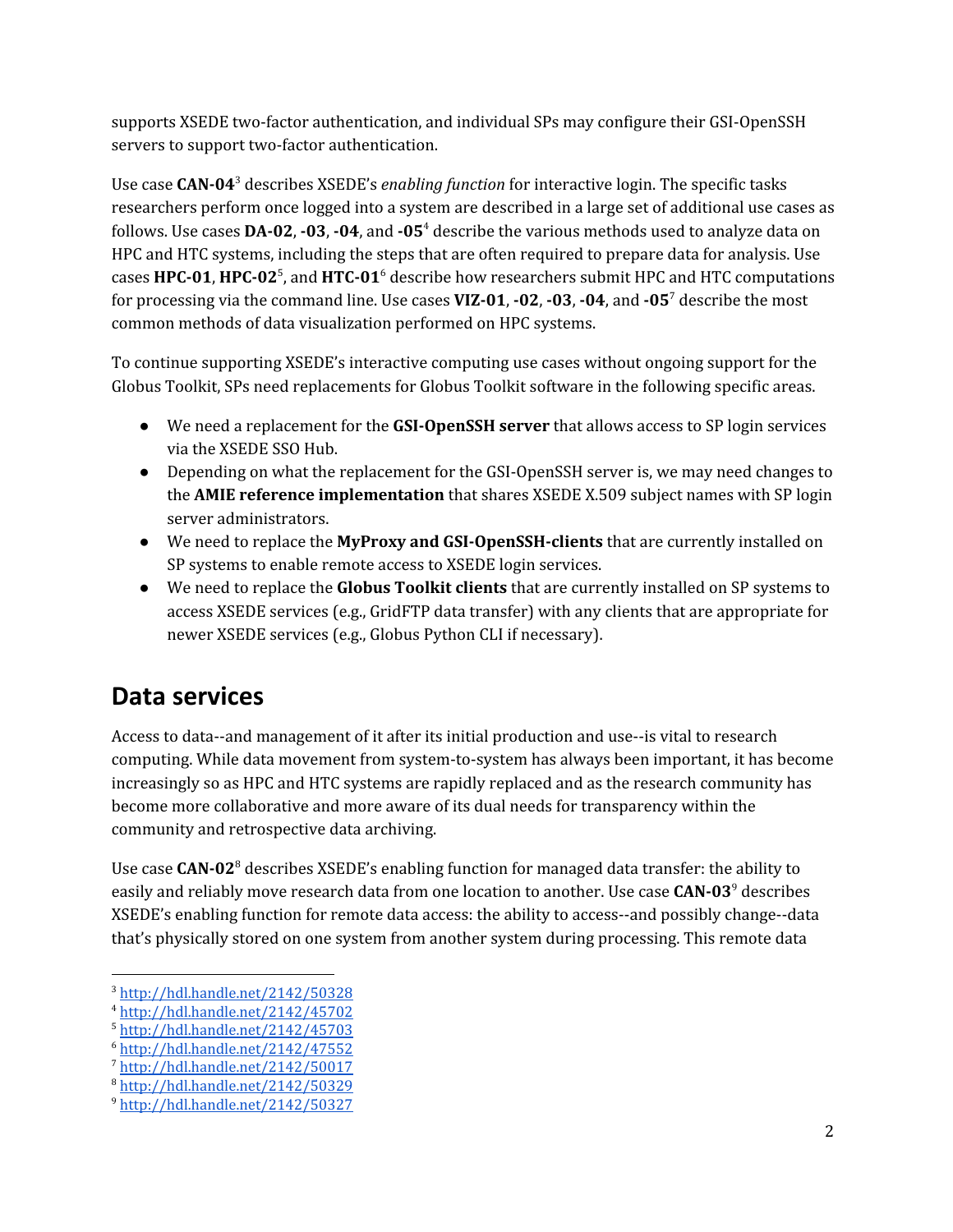access function does not currently use Globus Toolkit software. The data transfer function, on the other hand, currently makes heavy use of software from the Globus Toolkit. GSI-OpenSSH servers that support X.509 authentication are used for scp and sftp-style transfers when transfers involve a small number of small files. For larger data transfers (many files or huge data volumes), XSEDE is currently transitioning from Globus Toolkit's GridFTP server software and client tools (e.g., globus-url-copy) to Globus's cloud services and Globus Connect software.

The specific scenarios in which these two basic functions are used in conjunction with SP resources are described in a series of use cases as follows. Use case **DM-01**<sup>10</sup> describes a community of researchers sharing a common data repository for collaborative work. Use cases **DM-02** and **DM-03** explain how researchers manage the data needed for--and created by--distributed simulation and analysis activities and large-scale sensor networks. Use case **DM-04** describes the need to migrate data when one HPC or HTC system is replaced by another. Use case **SGW-02** describes how researchers who build and use science gateways (aka web applications) need to build data movement into their applications and how those functions interact with SP resources.

To continue supporting XSEDE's data transfer use cases without ongoing support for the Globus Toolkit, SPs need replacements for Globus Toolkit software in the following specific areas.

- XSEDE service providers are replacing their **GridFTP server** software from the Globus Toolkit with equivalent Globus Connect Server software. Some customizations will need to be carried over from the older to the newer distributions.
- XSEDE user documentation that describes using **GridFTP services and client tools** directly should be updated to describe using Globus cloud services instead, and researchers who currently use **globus-url-copy** should transition to using the Globus cloud CLI.
- We need a replacement for the **GSI-OpenSSH server** that allows SCP-style access to XSEDE systems.

## <span id="page-2-0"></span>**Automated computing**

The section above on interactive computing described use cases where researchers use XSEDE's computation resources directly. As research computing becomes more sophisticated and problem complexity grows, it becomes more common for computing tasks to be automated: controlled by software agents rather than by researchers. There are two common scenarios in which this happens. First, a single researcher or research team might develop a high-level plan for a set of tasks and use a *workflow engine* to manage their execution. Second, a research community with its own computing system might form a partnership with XSEDE or a specific XSEDE SP and arrange to have some portion of its computing tasks "outsourced" to one or more XSEDE resources. In the latter scenario, there may or may not be a single "plan" for the tasks, but the mechanism by which tasks are executed on XSEDE resources on behalf of the other system is automated.

<sup>10</sup> <http://hdl.handle.net/2142/48909>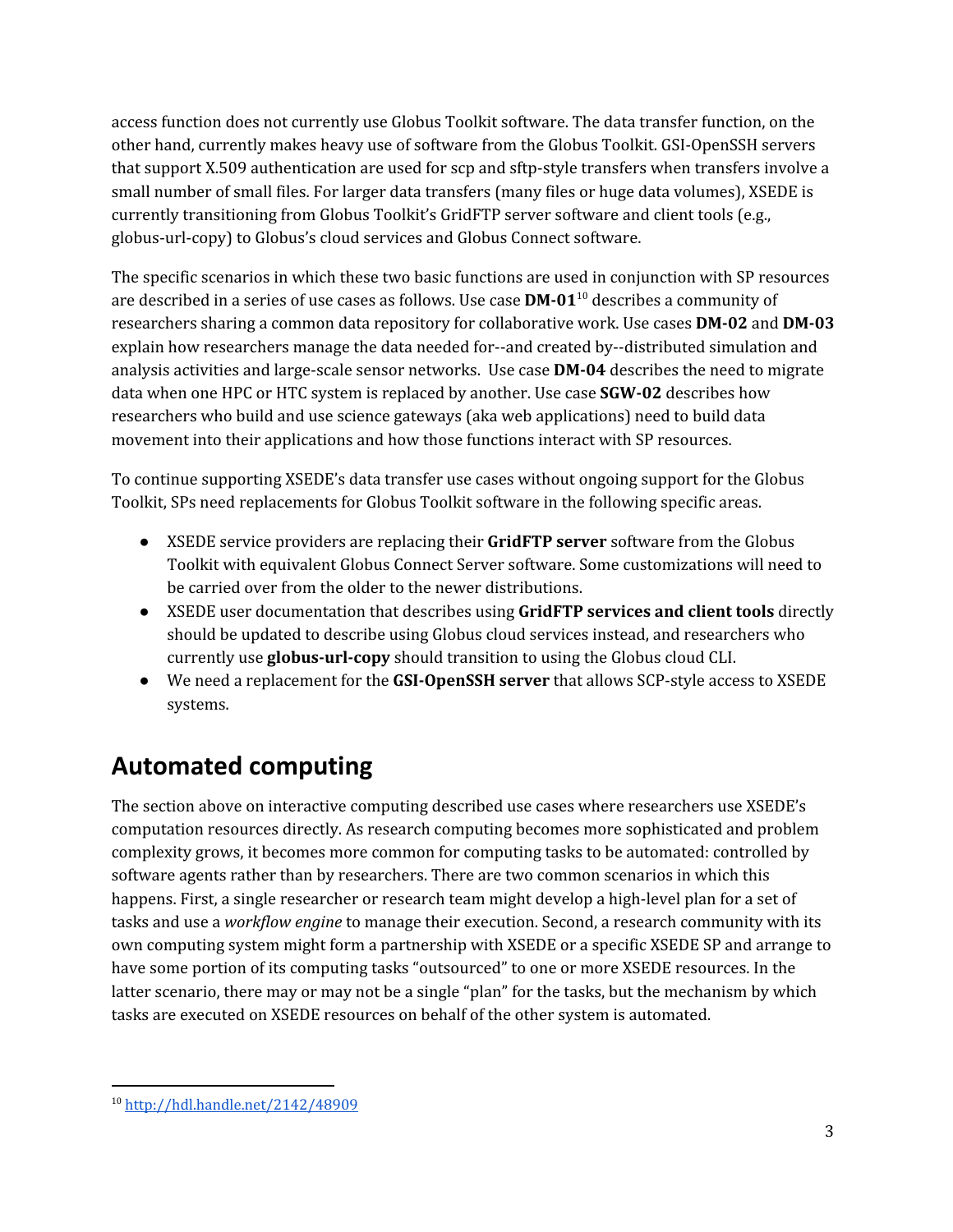Use case CAN-01<sup>11</sup> describes XSEDE's enabling function to allow computing tasks to be submitted and managed by a software agent. There are three common mechanisms currently in use within XSEDE to accomplish this function.

- The first mechanism is the one described in XSEDE's architectural documentation, and it involves use of UNICORE services running on SP resources to provide a remote job management interface. Within this mechanism, authentication is performed via X.509 certificates, which are obtained via XSEDE's MyProxy service, obtained via the Globus Toolkit.
- The second mechanism is a historical legacy still in use by some applications: the GRAM service from the Globus Toolkit. Use of GRAM has not been encouraged by XSEDE for many years, but it is still available on a handful of SP resources.
- The third mechanism is the most commonly used in practice, and it works via the GSI-OpenSSH services running on XSEDE SP interactive login servers. In essence, the remote software agent simulates a human using the command-line interface directly, using an ssh connection (authenticated using an X.509 certificate) as the communication interface. X.509 certificates are obtained via XSEDE's MyProxy service, as in the UNICORE case above.

Specific use cases for the first research scenario above (a single team using a workflow engine) include:  $\textbf{HPC-03}^\text{12}$  (high-performance computing using a workflow engine),  $\textbf{HTC-02}$ ,  $\textbf{-03}$ , and  $\textbf{-04}^\text{13}$ (high-throughput computing of various types), and  $SW-01^{14}$  (a generic workflow use case). Specific use cases for the second research scenario above (outsourcing a portion of computing tasks to one or more SP resources) include: **FI-01**<sup>15</sup> (a generic "outsourcing" use case), **SGW-03**<sup>16</sup> (using SP computing services to support a science gateway), and  $VIZ-06<sup>17</sup>$  (using SP computing services to support a scientific visualization gateway).

To continue supporting XSEDE's automated computing use cases without ongoing support for the Globus Toolkit, SPs need replacements for Globus Toolkit software in the following specific areas.

- We need a replacement for the **GSI-OpenSSH server and clients** that allows remote submission and management of tasks on XSEDE compute resources.
- Depending on what the replacement for the GSI-OpenSSH server is, we may need changes to the **AMIE reference implementation** that shares XSEDE X.509 subject names with campus login server administrators.
- Anyone currently using **GRAM** for remote task execution on XSEDE resources should transition to one of the other available mechanisms.

<sup>11</sup> <http://hdl.handle.net/2142/50326>

<sup>12</sup> <http://hdl.handle.net/2142/45703>

<sup>13</sup> <http://hdl.handle.net/2142/47552>

<sup>14</sup> <http://hdl.handle.net/2142/50016>

<sup>15</sup> <http://hdl.handle.net/2142/43878>

<sup>16</sup> <http://hdl.handle.net/2142/43883>

<sup>17</sup> <http://hdl.handle.net/2142/50017>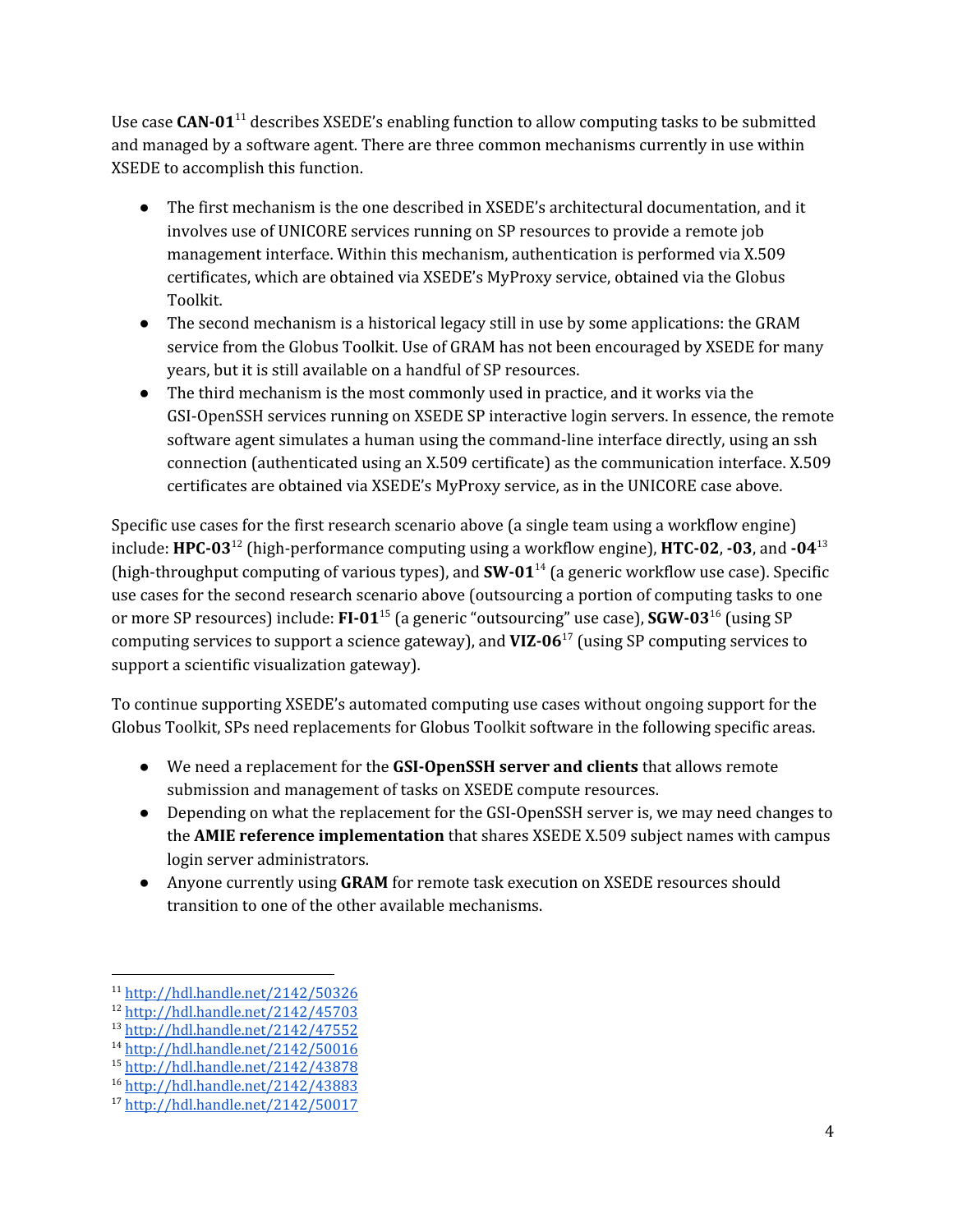● XSEDE SPs who are using **UNICORE** for remote task execution either need a replacement authentication mechanism that doesn't rely on the Globus Toolkit for X.509 support, or need to transition to another remote task execution mechanism.